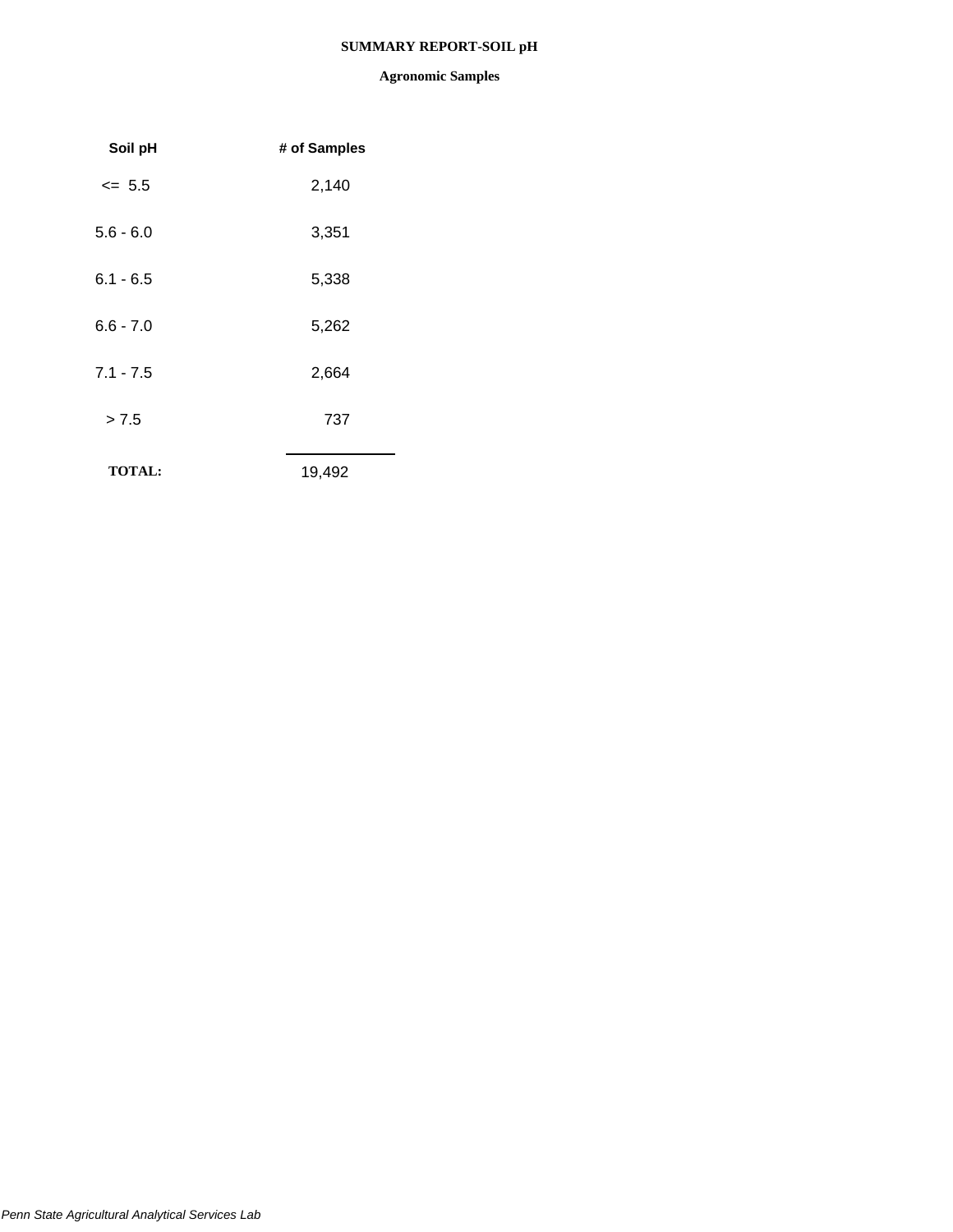## **Agronomic Samples**

| County           | <b>Total Samples</b> | pH          | # of Samples              |
|------------------|----------------------|-------------|---------------------------|
| <b>ADAMS</b>     | 152                  |             |                           |
|                  |                      |             |                           |
|                  |                      |             |                           |
|                  |                      | $\leq$ 5.5  | 8                         |
|                  |                      | $5.6 - 6.0$ | 42                        |
|                  |                      | $6.1 - 6.5$ | 43                        |
|                  |                      | $6.6 - 7.0$ | 31                        |
|                  |                      | $7.1 - 7.5$ | 14                        |
|                  |                      | > 7.5       | 14                        |
| <b>ALLEGHENY</b> | 287                  |             |                           |
|                  |                      |             |                           |
|                  |                      |             |                           |
|                  |                      | $\le$ 5.5   | 83                        |
|                  |                      | $5.6 - 6.0$ | 33                        |
|                  |                      | $6.1 - 6.5$ | 44                        |
|                  |                      | $6.6 - 7.0$ | 37                        |
|                  |                      | $7.1 - 7.5$ | 22                        |
|                  |                      | > 7.5       | 68                        |
| <b>ARMSTRONG</b> |                      |             |                           |
|                  | 181                  |             |                           |
|                  |                      |             |                           |
|                  |                      |             |                           |
|                  |                      | $\le$ 5.5   | 21                        |
|                  |                      | $5.6 - 6.0$ | 18                        |
|                  |                      | $6.1 - 6.5$ | 44                        |
|                  |                      | $6.6 - 7.0$ | 34                        |
|                  |                      | $7.1 - 7.5$ | 56                        |
|                  |                      | > 7.5       | $\bf 8$                   |
| <b>BEAVER</b>    | 72                   |             |                           |
|                  |                      |             |                           |
|                  |                      |             |                           |
|                  |                      | $\leq$ 5.5  | 4                         |
|                  |                      | $5.6 - 6.0$ | 14                        |
|                  |                      | $6.1 - 6.5$ | $30\,$                    |
|                  |                      | $6.6 - 7.0$ | 20                        |
|                  |                      | $7.1 - 7.5$ | $\ensuremath{\mathsf{3}}$ |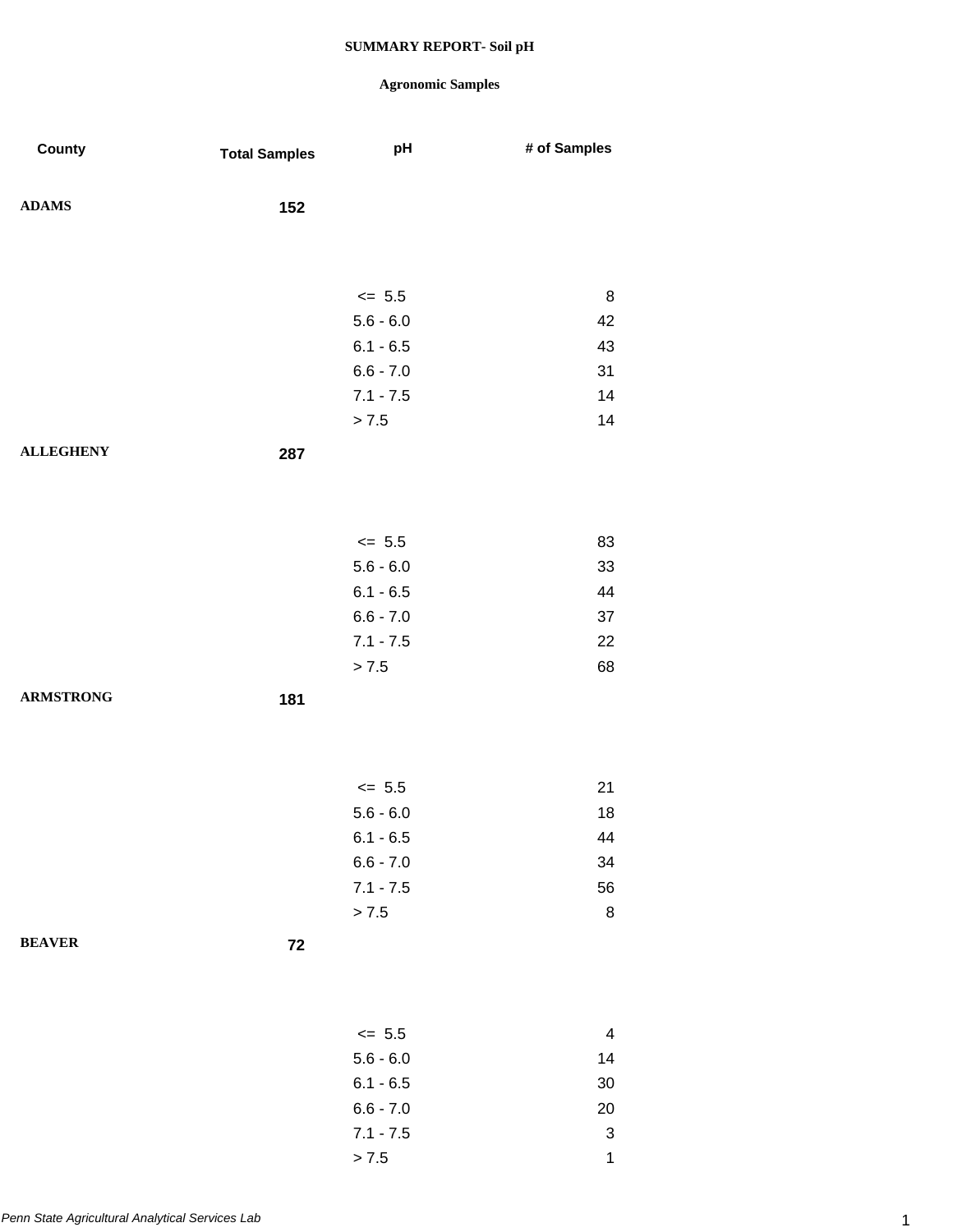| County          | <b>Total Samples</b> | pH          | # of Samples |
|-----------------|----------------------|-------------|--------------|
| <b>BEDFORD</b>  | 200                  |             |              |
|                 |                      |             |              |
|                 |                      | $\leq$ 5.5  | 20           |
|                 |                      | $5.6 - 6.0$ | 37           |
|                 |                      | $6.1 - 6.5$ | 61           |
|                 |                      | $6.6 - 7.0$ | 46           |
|                 |                      | $7.1 - 7.5$ | 28           |
|                 |                      | > 7.5       | $\bf 8$      |
| <b>BERKS</b>    | 465                  |             |              |
|                 |                      |             |              |
|                 |                      |             |              |
|                 |                      | $\leq$ 5.5  | 24           |
|                 |                      | $5.6 - 6.0$ | 34           |
|                 |                      | $6.1 - 6.5$ | 92           |
|                 |                      | $6.6 - 7.0$ | 264          |
|                 |                      | $7.1 - 7.5$ | 42           |
|                 |                      | > 7.5       | 9            |
| <b>BLAIR</b>    | 325                  |             |              |
|                 |                      |             |              |
|                 |                      |             |              |
|                 |                      | $\leq$ 5.5  | 10           |
|                 |                      | $5.6 - 6.0$ | 25           |
|                 |                      | $6.1 - 6.5$ | 65           |
|                 |                      | $6.6 - 7.0$ | 148          |
|                 |                      | $7.1 - 7.5$ | 65           |
|                 |                      | > 7.5       | 12           |
| <b>BRADFORD</b> | 980                  |             |              |
|                 |                      |             |              |
|                 |                      |             |              |
|                 |                      | $\leq$ 5.5  | 105          |
|                 |                      | $5.6 - 6.0$ | 178          |
|                 |                      | $6.1 - 6.5$ | 332          |
|                 |                      | $6.6 - 7.0$ | 238          |
|                 |                      | $7.1 - 7.5$ | 104          |
|                 |                      | > 7.5       | 23           |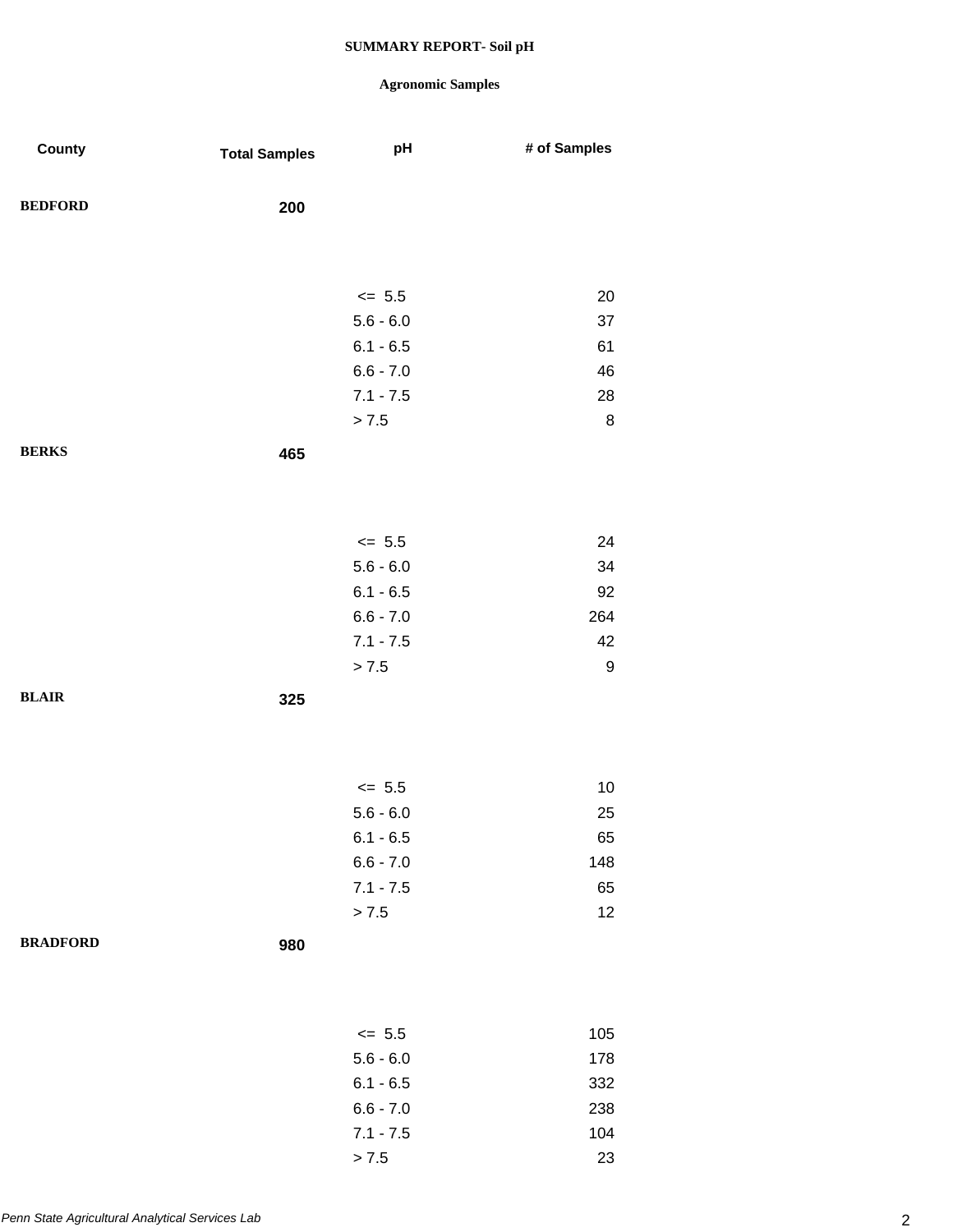| County         | <b>Total Samples</b> | pH          | # of Samples   |
|----------------|----------------------|-------------|----------------|
| <b>BUCKS</b>   | 162                  |             |                |
|                |                      |             |                |
|                |                      |             |                |
|                |                      | $\leq$ 5.5  | 14             |
|                |                      | $5.6 - 6.0$ | 28             |
|                |                      | $6.1 - 6.5$ | 49             |
|                |                      | $6.6 - 7.0$ | 49             |
|                |                      | $7.1 - 7.5$ | 16             |
|                |                      | > 7.5       | 6              |
| <b>BUTLER</b>  | 492                  |             |                |
|                |                      |             |                |
|                |                      |             |                |
|                |                      | $\leq$ 5.5  | 40             |
|                |                      | $5.6 - 6.0$ | $71$           |
|                |                      | $6.1 - 6.5$ | 137            |
|                |                      | $6.6 - 7.0$ | 144            |
|                |                      | $7.1 - 7.5$ | 93             |
|                |                      | > 7.5       | $\overline{7}$ |
| <b>CAMBRIA</b> | 269                  |             |                |
|                |                      |             |                |
|                |                      |             |                |
|                |                      |             |                |
|                |                      | $\leq$ 5.5  | 28             |
|                |                      | $5.6 - 6.0$ | 36             |
|                |                      | $6.1 - 6.5$ | 59             |
|                |                      | $6.6 - 7.0$ | 69             |
|                |                      | $7.1 - 7.5$ | 65             |
|                |                      | > 7.5       | 12             |
| <b>CAMERON</b> | 28                   |             |                |
|                |                      |             |                |
|                |                      |             |                |
|                |                      |             |                |
|                |                      | $\leq$ 5.5  | 3              |
|                |                      | $5.6 - 6.0$ | $\mathbf{1}$   |
|                |                      | $6.6 - 7.0$ | $\mathbf 5$    |
|                |                      | $7.1 - 7.5$ | 11             |
|                |                      | > 7.5       | 8              |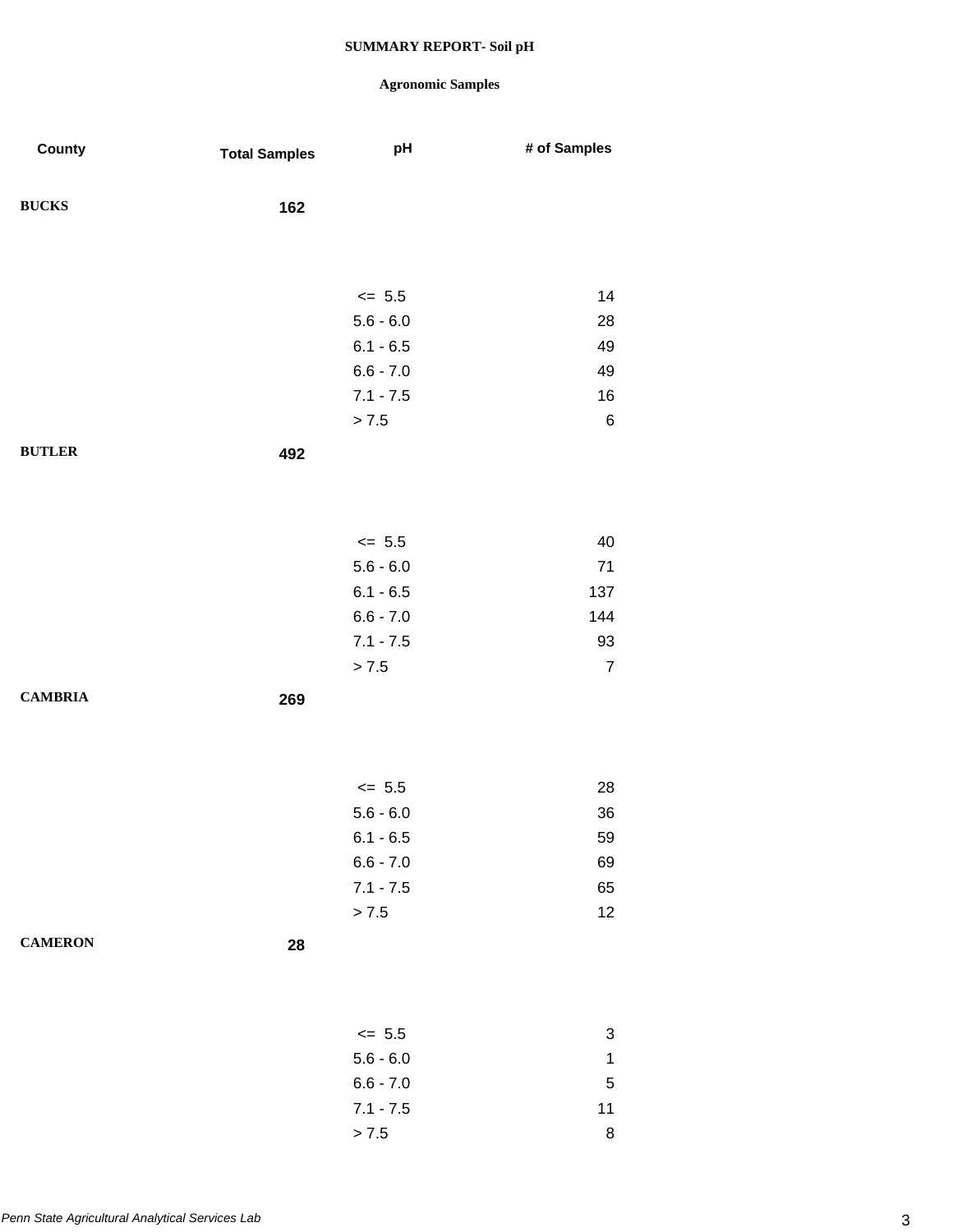| County         | <b>Total Samples</b> | pH          | # of Samples              |
|----------------|----------------------|-------------|---------------------------|
| <b>CARBON</b>  | 19                   |             |                           |
|                |                      |             |                           |
|                |                      | $\leq$ 5.5  | $\overline{2}$            |
|                |                      | $5.6 - 6.0$ | $\,6$                     |
|                |                      | $6.1 - 6.5$ | $\ensuremath{\mathsf{3}}$ |
|                |                      | $6.6 - 7.0$ | $\,6$                     |
|                |                      | $7.1 - 7.5$ | $\overline{2}$            |
| <b>CENTRE</b>  | 2,485                |             |                           |
|                |                      |             |                           |
|                |                      | $\leq$ 5.5  | 123                       |
|                |                      | $5.6 - 6.0$ | 334                       |
|                |                      | $6.1 - 6.5$ | 646                       |
|                |                      | $6.6 - 7.0$ | 752                       |
|                |                      | $7.1 - 7.5$ | 467                       |
|                |                      | > 7.5       | 163                       |
| <b>CHESTER</b> | 124                  |             |                           |
|                |                      |             |                           |
|                |                      |             |                           |
|                |                      | $\leq$ 5.5  | $\boldsymbol{7}$          |
|                |                      | $5.6 - 6.0$ | 22                        |
|                |                      | $6.1 - 6.5$ | 35                        |
|                |                      | $6.6 - 7.0$ | 31                        |
|                |                      | $7.1 - 7.5$ | 22                        |
|                |                      | > 7.5       | $\overline{7}$            |
| <b>CLARION</b> | 204                  |             |                           |
|                |                      |             |                           |
|                |                      | $\leq$ 5.5  | 33                        |
|                |                      | $5.6 - 6.0$ | $38\,$                    |
|                |                      | $6.1 - 6.5$ | 41                        |
|                |                      | $6.6 - 7.0$ | 41                        |
|                |                      | $7.1 - 7.5$ | 49                        |
|                |                      | > 7.5       | $\sqrt{2}$                |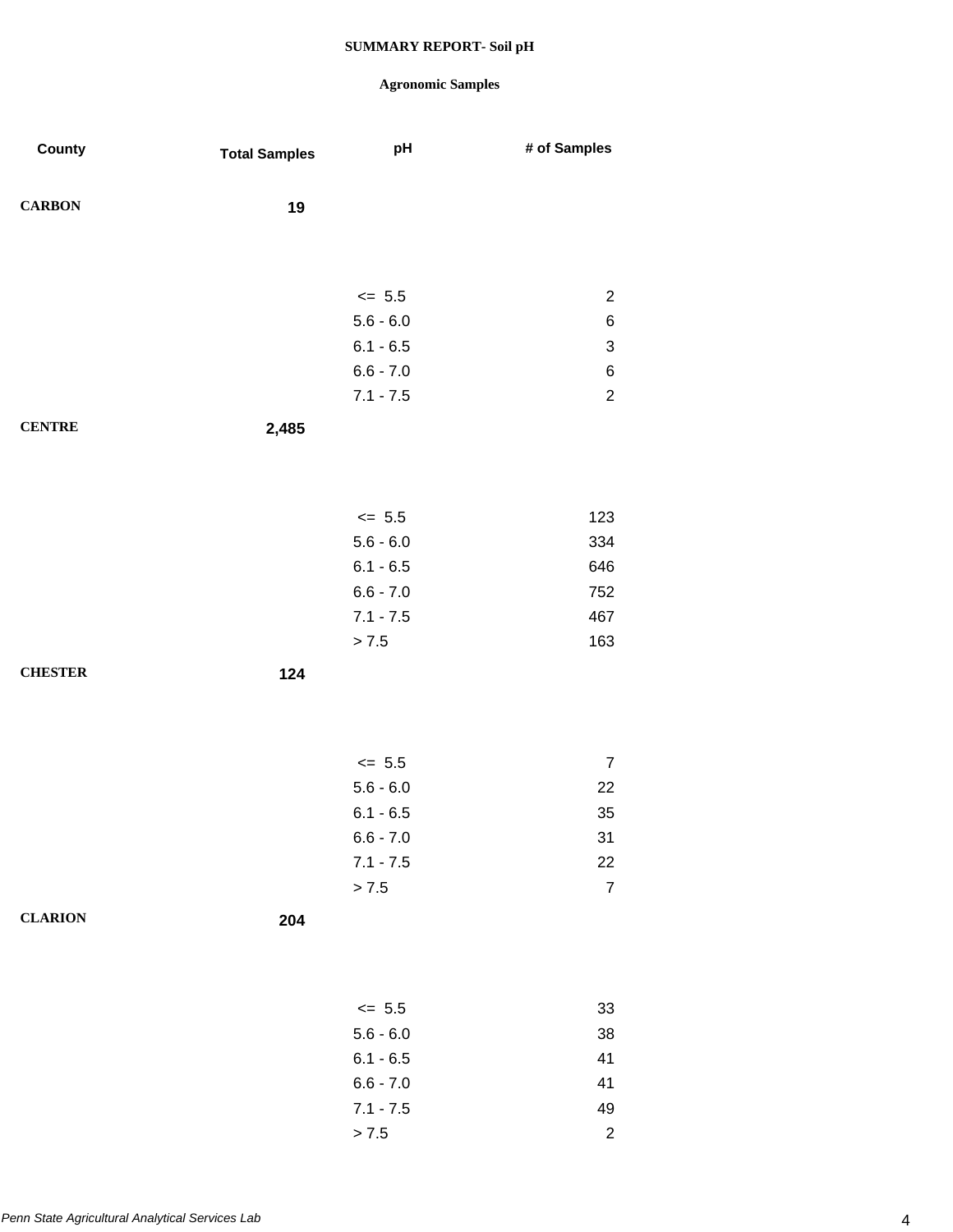| County            | <b>Total Samples</b> | pH                         | # of Samples |
|-------------------|----------------------|----------------------------|--------------|
| <b>CLEARFIELD</b> | 296                  |                            |              |
|                   |                      |                            |              |
|                   |                      | $\leq$ 5.5                 | 28           |
|                   |                      | $5.6 - 6.0$                | 28           |
|                   |                      | $6.1 - 6.5$                | 80           |
|                   |                      | $6.6 - 7.0$                | 91           |
|                   |                      | $7.1 - 7.5$                | 52           |
|                   |                      | > 7.5                      | 17           |
| <b>CLINTON</b>    | 260                  |                            |              |
|                   |                      |                            |              |
|                   |                      |                            |              |
|                   |                      | $\leq$ 5.5                 | $\bf 8$      |
|                   |                      | $5.6 - 6.0$                | 19           |
|                   |                      | $6.1 - 6.5$                | 67           |
|                   |                      | $6.6 - 7.0$<br>$7.1 - 7.5$ | $90\,$<br>60 |
|                   |                      | > 7.5                      | 16           |
| <b>COLUMBIA</b>   | 485                  |                            |              |
|                   |                      |                            |              |
|                   |                      |                            |              |
|                   |                      | $\leq$ 5.5                 | 60           |
|                   |                      | $5.6 - 6.0$                | 93           |
|                   |                      | $6.1 - 6.5$                | 157          |
|                   |                      | $6.6 - 7.0$                | 124          |
|                   |                      | $7.1 - 7.5$                | 43           |
|                   |                      | $> 7.5$                    | $\bf 8$      |
| <b>CRAWFORD</b>   | 487                  |                            |              |
|                   |                      |                            |              |
|                   |                      | $\leq$ 5.5                 | 53           |
|                   |                      | $5.6 - 6.0$                | 146          |
|                   |                      | $6.1 - 6.5$                | 187          |
|                   |                      | $6.6 - 7.0$                | 81           |
|                   |                      | $7.1 - 7.5$                | 19           |
|                   |                      | > 7.5                      | $\mathbf 1$  |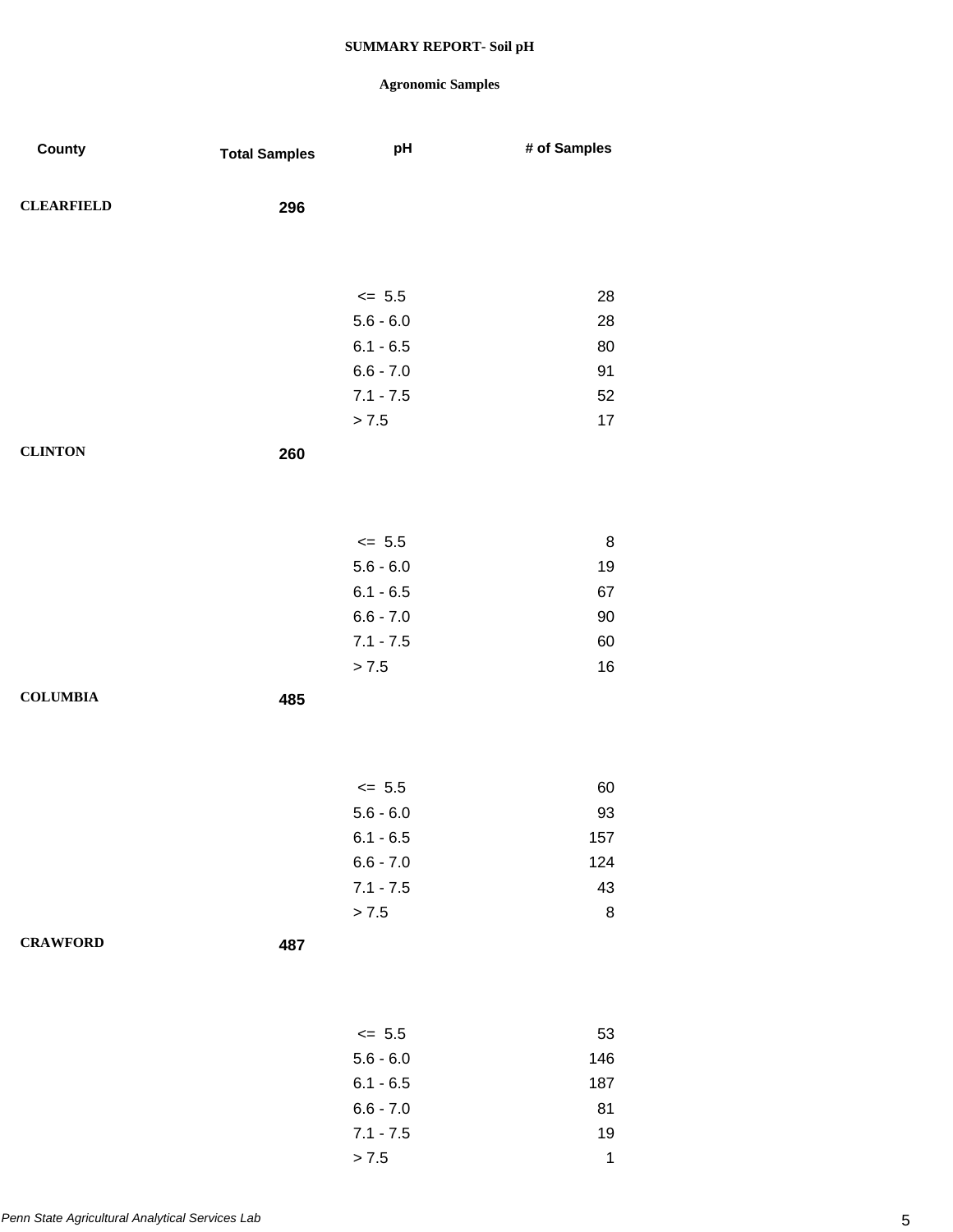| County            | <b>Total Samples</b> | pH          | # of Samples   |
|-------------------|----------------------|-------------|----------------|
| <b>CUMBERLAND</b> | 187                  |             |                |
|                   |                      |             |                |
|                   |                      | $\leq$ 5.5  | 6              |
|                   |                      | $5.6 - 6.0$ | 12             |
|                   |                      | $6.1 - 6.5$ | 50             |
|                   |                      | $6.6 - 7.0$ | 64             |
|                   |                      | $7.1 - 7.5$ | 41             |
|                   |                      | > 7.5       | 14             |
| <b>DAUPHIN</b>    | 291                  |             |                |
|                   |                      |             |                |
|                   |                      | $\leq$ 5.5  | 27             |
|                   |                      | $5.6 - 6.0$ | 37             |
|                   |                      | $6.1 - 6.5$ | 71             |
|                   |                      | $6.6 - 7.0$ | 81             |
|                   |                      | $7.1 - 7.5$ | 60             |
|                   |                      | > 7.5       | 15             |
| <b>DELAWARE</b>   | 27                   |             |                |
|                   |                      |             |                |
|                   |                      | $\leq$ 5.5  | 5              |
|                   |                      | $5.6 - 6.0$ | $\overline{2}$ |
|                   |                      | $6.1 - 6.5$ | 9              |
|                   |                      | $6.6 - 7.0$ | 6              |
|                   |                      | $7.1 - 7.5$ | $\,$ 5 $\,$    |
| <b>ELK</b>        | 102                  |             |                |
|                   |                      |             |                |
|                   |                      | $\leq$ 5.5  | 13             |
|                   |                      | $5.6 - 6.0$ | 20             |
|                   |                      | $6.1 - 6.5$ | 24             |
|                   |                      | $6.6 - 7.0$ | 25             |
|                   |                      | $7.1 - 7.5$ | 9              |
|                   |                      | > 7.5       | 11             |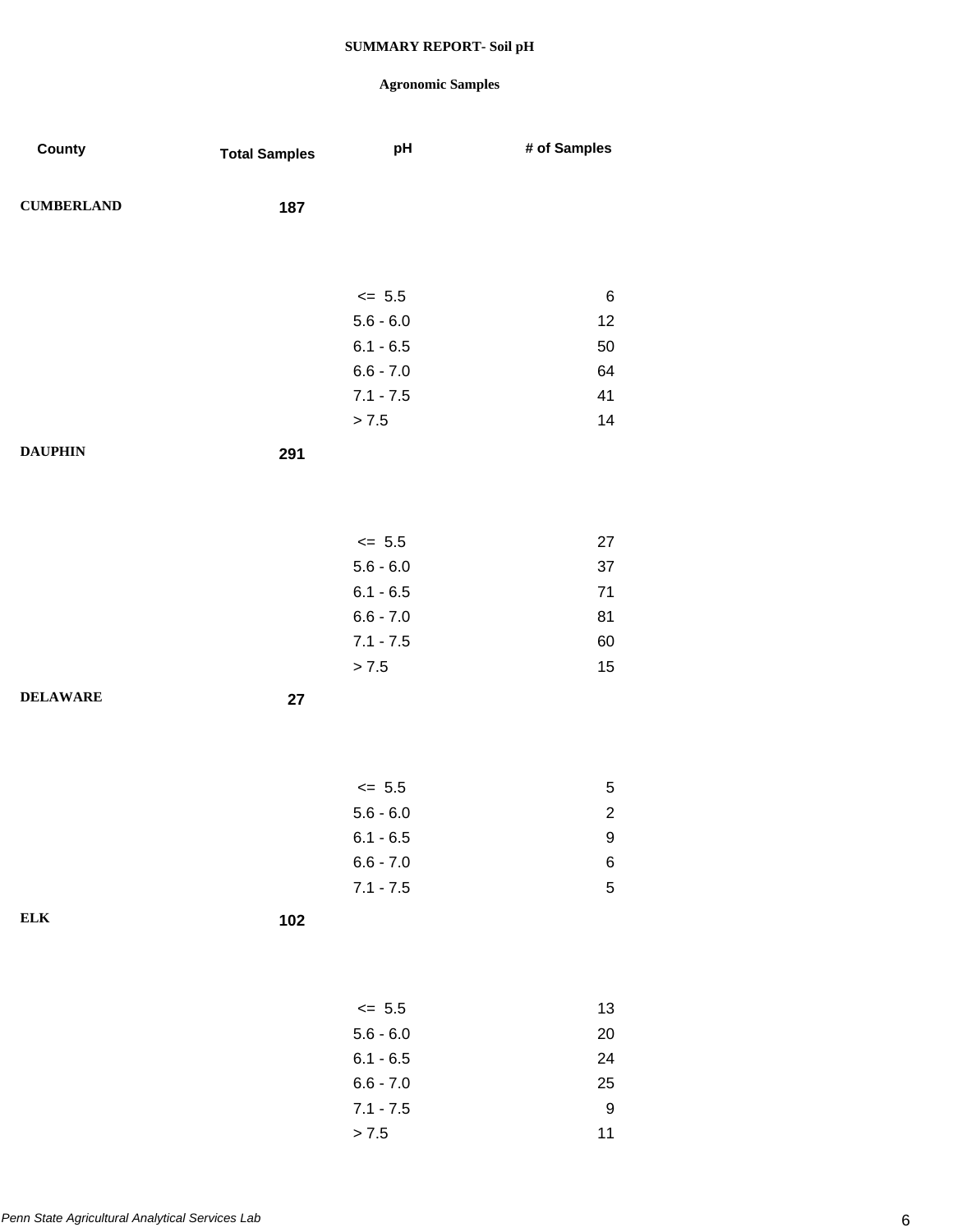| County          | <b>Total Samples</b> | pH          | # of Samples            |
|-----------------|----------------------|-------------|-------------------------|
| <b>ERIE</b>     | 407                  |             |                         |
|                 |                      |             |                         |
|                 |                      | $\le$ 5.5   | 81                      |
|                 |                      | $5.6 - 6.0$ | 105                     |
|                 |                      | $6.1 - 6.5$ | 139                     |
|                 |                      | $6.6 - 7.0$ | 66                      |
|                 |                      | $7.1 - 7.5$ | 12                      |
|                 |                      | > 7.5       | $\overline{\mathbf{4}}$ |
| <b>FAYETTE</b>  | 350                  |             |                         |
|                 |                      |             |                         |
|                 |                      | $\le$ 5.5   | 40                      |
|                 |                      | $5.6 - 6.0$ | 85                      |
|                 |                      | $6.1 - 6.5$ | 111                     |
|                 |                      | $6.6 - 7.0$ | 69                      |
|                 |                      | $7.1 - 7.5$ | 35                      |
|                 |                      | > 7.5       | $10$                    |
| <b>FOREST</b>   | 80                   |             |                         |
|                 |                      |             |                         |
|                 |                      | $\le$ 5.5   | 12                      |
|                 |                      | $5.6 - 6.0$ | 19                      |
|                 |                      | $6.1 - 6.5$ | 26                      |
|                 |                      | $6.6 - 7.0$ | 14                      |
|                 |                      | $7.1 - 7.5$ | $\bf 8$                 |
|                 |                      | > 7.5       | $\mathbf{1}$            |
| <b>FRANKLIN</b> | 217                  |             |                         |
|                 |                      |             |                         |
|                 |                      | $\leq$ 5.5  | 8                       |
|                 |                      | $5.6 - 6.0$ | 25                      |
|                 |                      | $6.1 - 6.5$ | 45                      |
|                 |                      | $6.6 - 7.0$ | $77\,$                  |
|                 |                      | $7.1 - 7.5$ | 51                      |
|                 |                      | > 7.5       | 11                      |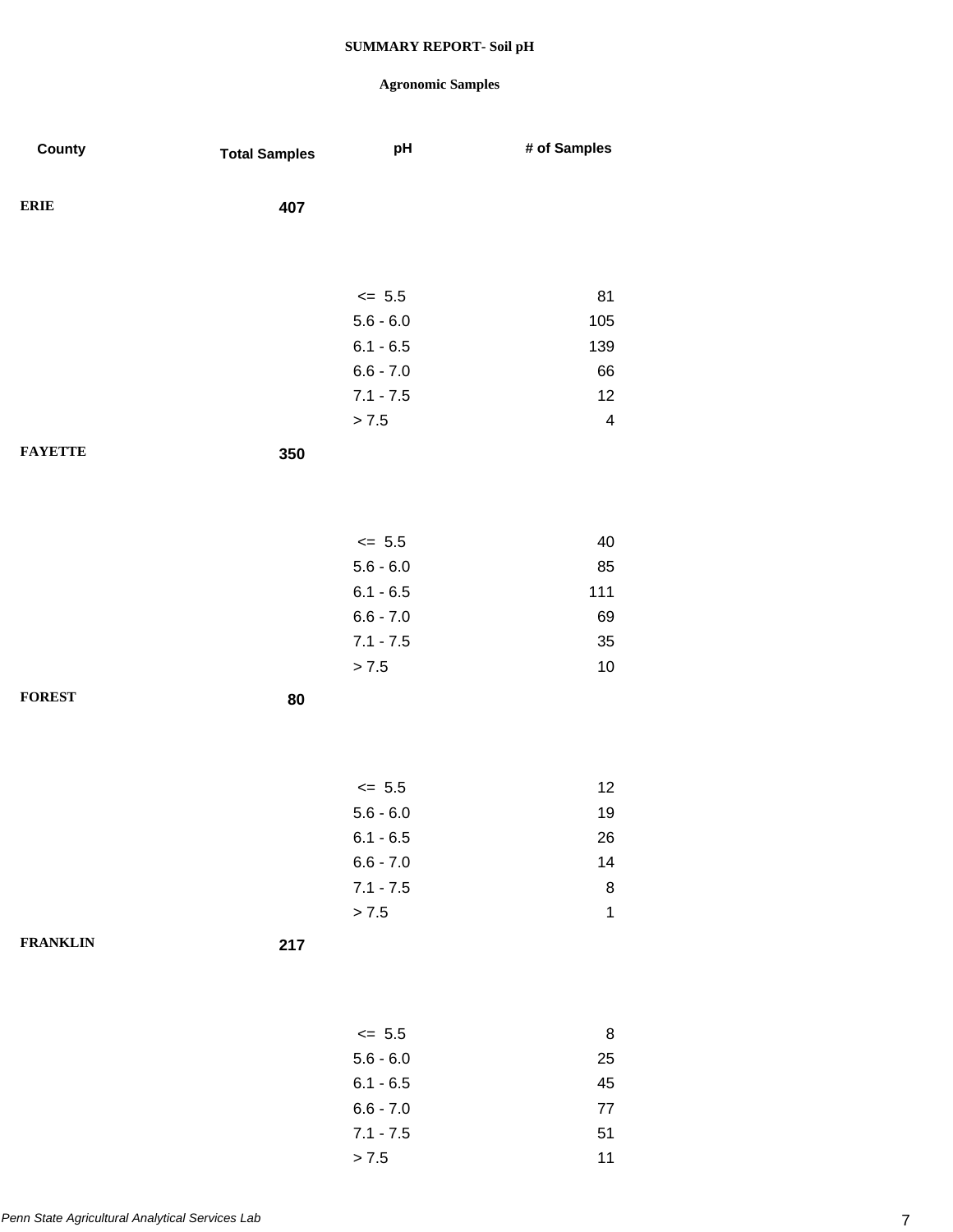## **Agronomic Samples**

| County            | <b>Total Samples</b> | pH          | # of Samples              |
|-------------------|----------------------|-------------|---------------------------|
| <b>FULTON</b>     | 54                   |             |                           |
|                   |                      |             |                           |
|                   |                      | $\leq$ 5.5  | $\sqrt{3}$                |
|                   |                      | $5.6 - 6.0$ | 13                        |
|                   |                      | $6.1 - 6.5$ | 14                        |
|                   |                      | $6.6 - 7.0$ | 14                        |
|                   |                      | $7.1 - 7.5$ | $\,6\,$                   |
|                   |                      | > 7.5       | $\overline{\mathbf{4}}$   |
| <b>GREENE</b>     | 23                   |             |                           |
|                   |                      |             |                           |
|                   |                      | $\le$ 5.5   | $\ensuremath{\mathsf{3}}$ |
|                   |                      | $5.6 - 6.0$ | $\mathbf 5$               |
|                   |                      | $6.1 - 6.5$ | $\,6$                     |
|                   |                      | $6.6 - 7.0$ | $\overline{7}$            |
|                   |                      | $7.1 - 7.5$ | $\mathbf 1$               |
|                   |                      | > 7.5       | $\mathbf 1$               |
| <b>HUNTINGDON</b> | 214                  |             |                           |
|                   |                      |             |                           |
|                   |                      | $\leq$ 5.5  | $10$                      |
|                   |                      | $5.6 - 6.0$ | 15                        |
|                   |                      | $6.1 - 6.5$ | 42                        |
|                   |                      | $6.6 - 7.0$ | 87                        |
|                   |                      | $7.1 - 7.5$ | 46                        |
|                   |                      | > 7.5       | 14                        |
| <b>INDIANA</b>    | 266                  |             |                           |
|                   |                      |             |                           |
|                   |                      | $\leq$ 5.5  | 21                        |
|                   |                      | $5.6 - 6.0$ | 47                        |
|                   |                      | $6.1 - 6.5$ | 78                        |
|                   |                      | $6.6 - 7.0$ | $75\,$                    |
|                   |                      | $7.1 - 7.5$ | 31                        |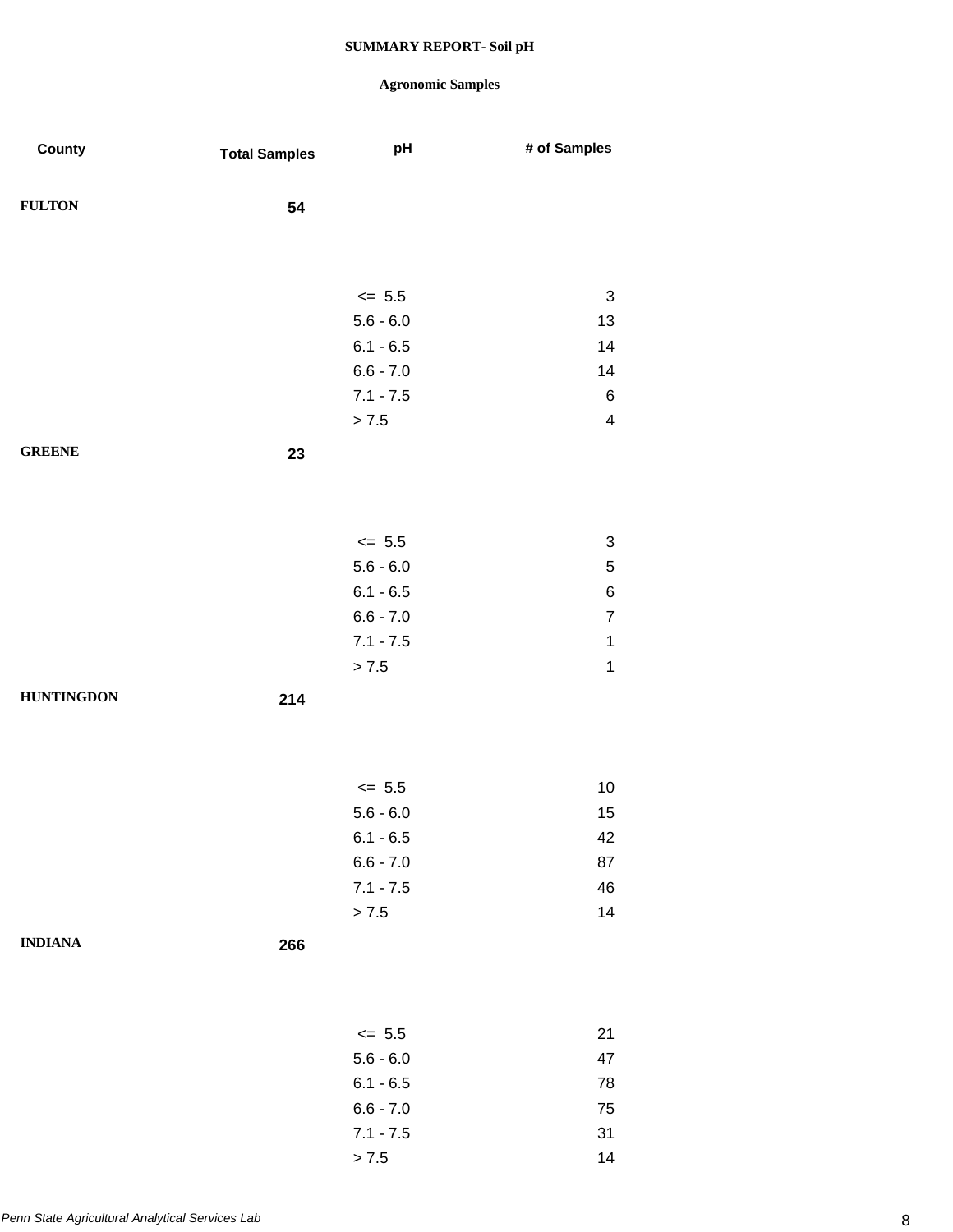| County            | <b>Total Samples</b> | pH                         | # of Samples   |
|-------------------|----------------------|----------------------------|----------------|
| <b>JEFFERSON</b>  | 361                  |                            |                |
|                   |                      |                            |                |
|                   |                      | $\le$ 5.5                  | 25             |
|                   |                      | $5.6 - 6.0$                | 75             |
|                   |                      | $6.1 - 6.5$<br>$6.6 - 7.0$ | 122<br>107     |
|                   |                      | $7.1 - 7.5$                | 28             |
|                   |                      | > 7.5                      | $\overline{4}$ |
| <b>JUNIATA</b>    | 651                  |                            |                |
|                   |                      |                            |                |
|                   |                      | $\leq$ 5.5                 | 26             |
|                   |                      | $5.6 - 6.0$                | 95             |
|                   |                      | $6.1 - 6.5$                | 211            |
|                   |                      | $6.6 - 7.0$                | 200            |
|                   |                      | $7.1 - 7.5$                | 109            |
|                   |                      | > 7.5                      | 10             |
| <b>LACKAWANNA</b> | 230                  |                            |                |
|                   |                      |                            |                |
|                   |                      | $\leq$ 5.5                 | 106            |
|                   |                      | $5.6 - 6.0$                | 50             |
|                   |                      | $6.1 - 6.5$                | 31             |
|                   |                      | $6.6 - 7.0$                | 24             |
|                   |                      | $7.1 - 7.5$                | $17\,$         |
|                   |                      | > 7.5                      | $\sqrt{2}$     |
| <b>LANCASTER</b>  | 373                  |                            |                |
|                   |                      |                            |                |
|                   |                      | $\leq$ 5.5                 | $70\,$         |
|                   |                      | $5.6 - 6.0$                | 32             |
|                   |                      | $6.1 - 6.5$                | 95             |
|                   |                      | $6.6 - 7.0$                | 82             |
|                   |                      | $7.1 - 7.5$                | 52             |
|                   |                      | > 7.5                      | 42             |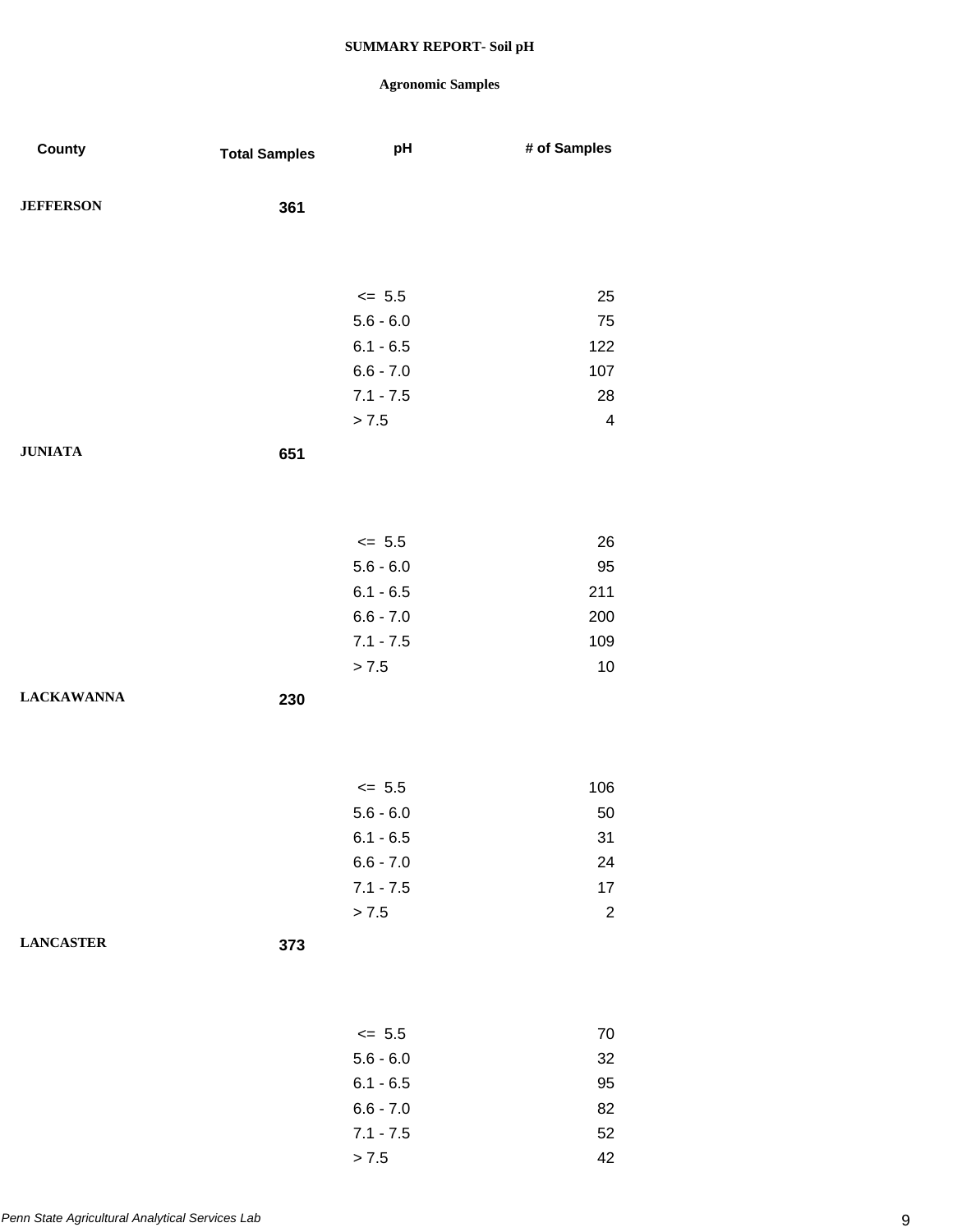| County          | <b>Total Samples</b> | pH                         | # of Samples     |
|-----------------|----------------------|----------------------------|------------------|
| <b>LAWRENCE</b> | 279                  |                            |                  |
|                 |                      |                            |                  |
|                 |                      | $\leq$ 5.5                 | 13               |
|                 |                      | $5.6 - 6.0$                | 76               |
|                 |                      | $6.1 - 6.5$                | 89               |
|                 |                      | $6.6 - 7.0$                | 78               |
|                 |                      | $7.1 - 7.5$                | 21               |
|                 |                      | > 7.5                      | $\boldsymbol{2}$ |
| <b>LEBANON</b>  | 400                  |                            |                  |
|                 |                      |                            |                  |
|                 |                      |                            |                  |
|                 |                      | $\le$ 5.5                  | 18               |
|                 |                      | $5.6 - 6.0$                | 61               |
|                 |                      | $6.1 - 6.5$                | 158              |
|                 |                      | $6.6 - 7.0$                | 102              |
|                 |                      | $7.1 - 7.5$                | 48               |
|                 |                      | > 7.5                      | 13               |
| <b>LEHIGH</b>   | 57                   |                            |                  |
|                 |                      |                            |                  |
|                 |                      |                            |                  |
|                 |                      |                            |                  |
|                 |                      | $\leq$ 5.5                 | 11               |
|                 |                      | $5.6 - 6.0$                | 12               |
|                 |                      | $6.1 - 6.5$                | 18               |
|                 |                      | $6.6 - 7.0$<br>$7.1 - 7.5$ | 14               |
|                 |                      |                            | $\boldsymbol{2}$ |
| <b>LUZERNE</b>  | 259                  |                            |                  |
|                 |                      |                            |                  |
|                 |                      |                            |                  |
|                 |                      | $\leq$ 5.5                 | 98               |
|                 |                      | $5.6 - 6.0$                | 51               |
|                 |                      | $6.1 - 6.5$                | 45               |
|                 |                      | $6.6 - 7.0$                | 28               |
|                 |                      | $7.1 - 7.5$                | 29               |
|                 |                      | > 7.5                      | $\bf8$           |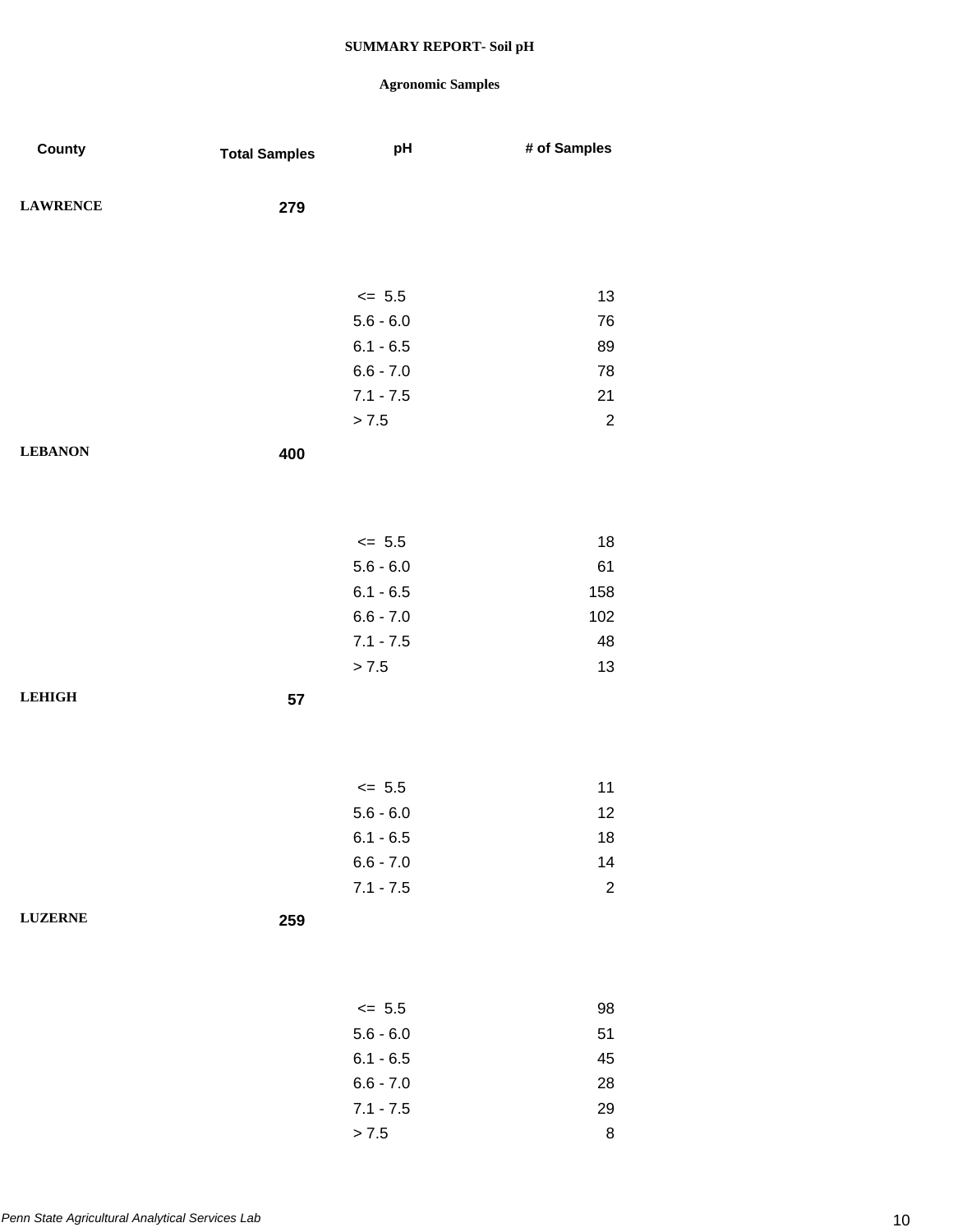## **Agronomic Samples**

| County          | <b>Total Samples</b> | pH          | # of Samples              |
|-----------------|----------------------|-------------|---------------------------|
| <b>LYCOMING</b> | 464                  |             |                           |
|                 |                      |             |                           |
|                 |                      | $\leq$ 5.5  | 65                        |
|                 |                      | $5.6 - 6.0$ | 81                        |
|                 |                      | $6.1 - 6.5$ | 121                       |
|                 |                      | $6.6 - 7.0$ | 123                       |
|                 |                      | $7.1 - 7.5$ | 66                        |
|                 |                      | > 7.5       | $\bf 8$                   |
| <b>MCKEAN</b>   | 54                   |             |                           |
|                 |                      |             |                           |
|                 |                      | $\le$ 5.5   | 11                        |
|                 |                      | $5.6 - 6.0$ | 11                        |
|                 |                      | $6.1 - 6.5$ | 16                        |
|                 |                      | $6.6 - 7.0$ | 12                        |
|                 |                      | $7.1 - 7.5$ | $\ensuremath{\mathsf{3}}$ |
|                 |                      | > 7.5       | 1                         |
| <b>MERCER</b>   | 361                  |             |                           |
|                 |                      |             |                           |
|                 |                      | $\le$ 5.5   | $30\,$                    |
|                 |                      | $5.6 - 6.0$ | 80                        |
|                 |                      | $6.1 - 6.5$ | 131                       |
|                 |                      | $6.6 - 7.0$ | 85                        |
|                 |                      | $7.1 - 7.5$ | 33                        |
|                 |                      | > 7.5       | $\overline{c}$            |
| <b>MIFFLIN</b>  | 84                   |             |                           |
|                 |                      |             |                           |
|                 |                      | $\leq$ 5.5  | 1                         |
|                 |                      | $5.6 - 6.0$ | 10                        |
|                 |                      | $6.1 - 6.5$ | 23                        |
|                 |                      | $6.6 - 7.0$ | 31                        |
|                 |                      | $7.1 - 7.5$ | 12                        |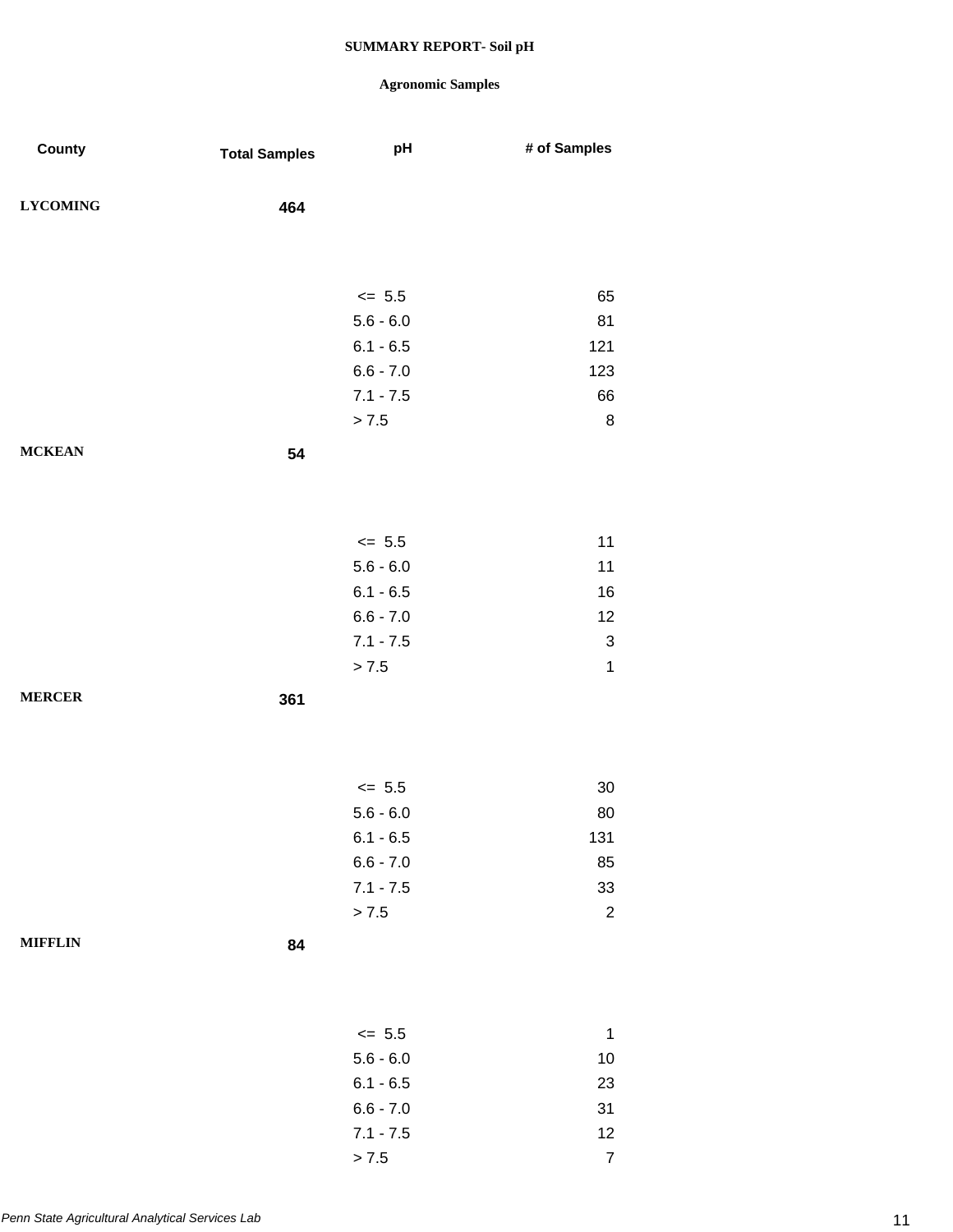| County             | <b>Total Samples</b> | pH                         | # of Samples            |
|--------------------|----------------------|----------------------------|-------------------------|
| <b>MONROE</b>      |                      |                            |                         |
|                    | 29                   |                            |                         |
|                    |                      |                            |                         |
|                    |                      | $\leq$ 5.5                 | $\sqrt{3}$              |
|                    |                      | $5.6 - 6.0$                | 10                      |
|                    |                      | $6.1 - 6.5$                | $10$                    |
|                    |                      | $6.6 - 7.0$                | $\overline{\mathbf{4}}$ |
|                    |                      | $7.1 - 7.5$                | $\overline{2}$          |
| <b>MONTGOMERY</b>  | 331                  |                            |                         |
|                    |                      |                            |                         |
|                    |                      |                            |                         |
|                    |                      |                            |                         |
|                    |                      | $\leq$ 5.5                 | 40                      |
|                    |                      | $5.6 - 6.0$<br>$6.1 - 6.5$ | 71<br>75                |
|                    |                      | $6.6 - 7.0$                | 49                      |
|                    |                      | $7.1 - 7.5$                | 40                      |
|                    |                      | $> 7.5$                    | 56                      |
| <b>MONTOUR</b>     |                      |                            |                         |
|                    | 140                  |                            |                         |
|                    |                      |                            |                         |
|                    |                      |                            |                         |
|                    |                      | $\leq$ 5.5                 | 11                      |
|                    |                      | $5.6 - 6.0$                | 39                      |
|                    |                      | $6.1 - 6.5$                | 38                      |
|                    |                      | $6.6 - 7.0$                | $38\,$                  |
|                    |                      | $7.1 - 7.5$                | 14                      |
| <b>NORTHAMPTON</b> | 106                  |                            |                         |
|                    |                      |                            |                         |
|                    |                      |                            |                         |
|                    |                      | $\leq$ 5.5                 | 11                      |
|                    |                      | $5.6 - 6.0$                | 25                      |
|                    |                      | $6.1 - 6.5$                | 28                      |
|                    |                      | $6.6 - 7.0$                | 23                      |
|                    |                      | $7.1 - 7.5$                | 15                      |
|                    |                      | $> 7.5$                    | $\overline{\mathbf{4}}$ |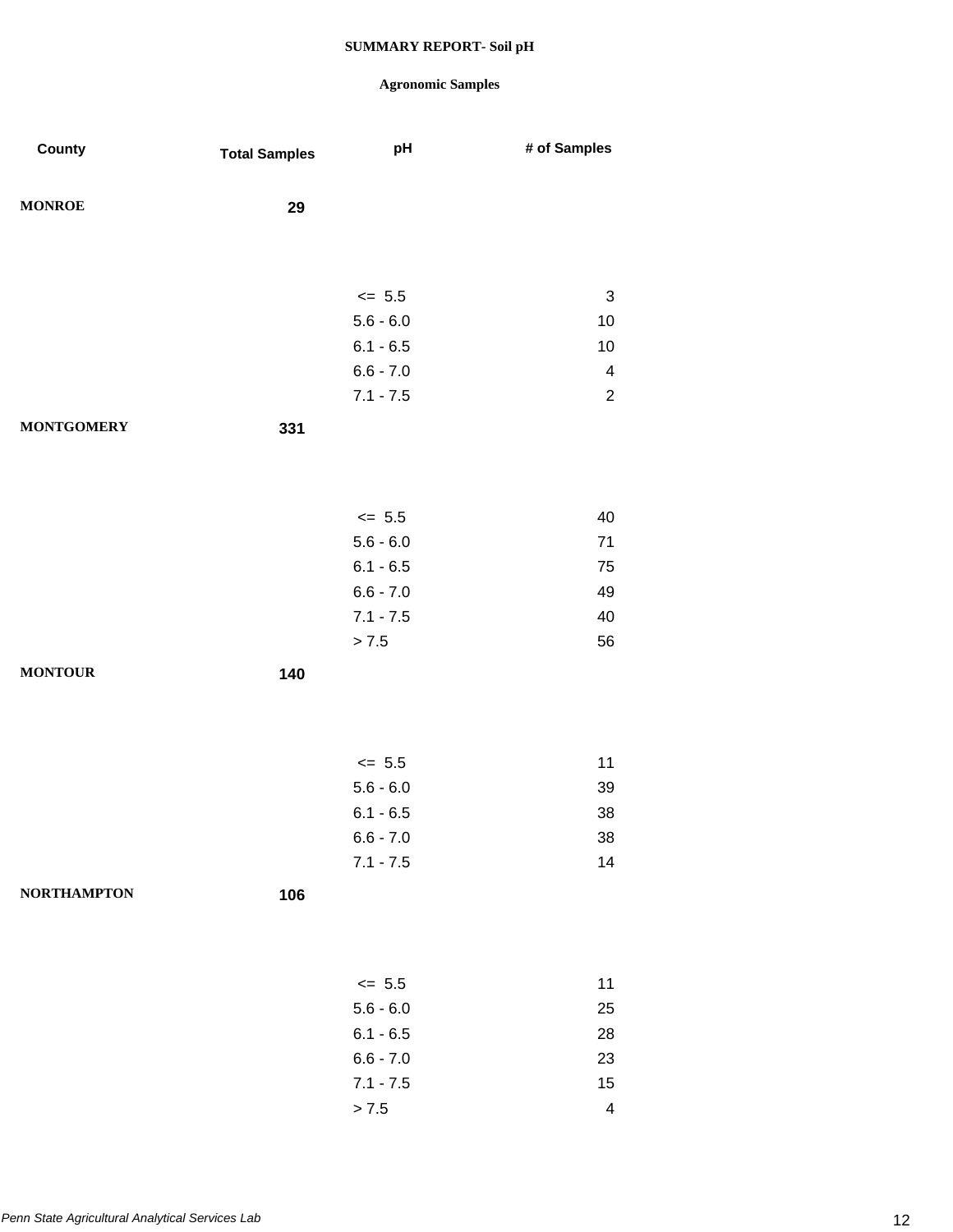## **Agronomic Samples**

| County                | <b>Total Samples</b> | pH                         | # of Samples            |
|-----------------------|----------------------|----------------------------|-------------------------|
| <b>NORTHUMBERLAND</b> | 393                  |                            |                         |
|                       |                      |                            |                         |
|                       |                      | $\leq$ 5.5                 | 16                      |
|                       |                      | $5.6 - 6.0$                | 49                      |
|                       |                      | $6.1 - 6.5$                | 107                     |
|                       |                      | $6.6 - 7.0$                | 152                     |
|                       |                      | $7.1 - 7.5$                | 61                      |
|                       |                      | > 7.5                      | $\bf 8$                 |
| <b>PERRY</b>          | 681                  |                            |                         |
|                       |                      |                            |                         |
|                       |                      |                            |                         |
|                       |                      | $\leq$ 5.5                 | 38                      |
|                       |                      | $5.6 - 6.0$                | 109                     |
|                       |                      | $6.1 - 6.5$<br>$6.6 - 7.0$ | 157<br>259              |
|                       |                      | $7.1 - 7.5$                | 115                     |
|                       |                      | > 7.5                      | 3                       |
| <b>PHILADELPHIA</b>   | 118                  |                            |                         |
|                       |                      |                            |                         |
|                       |                      |                            |                         |
|                       |                      | $\leq$ 5.5                 | 80                      |
|                       |                      | $5.6 - 6.0$                | 15                      |
|                       |                      | $6.1 - 6.5$                | $\overline{7}$          |
|                       |                      | $6.6 - 7.0$                | $\overline{\mathbf{4}}$ |
|                       |                      | $7.1 - 7.5$                | $11$                    |
|                       |                      | $> 7.5$                    | $\mathbf 1$             |
| <b>PIKE</b>           | 12                   |                            |                         |
|                       |                      |                            |                         |
|                       |                      | $\leq$ 5.5                 | 4                       |
|                       |                      | $5.6 - 6.0$                | 3                       |
|                       |                      | $6.1 - 6.5$                | $\overline{c}$          |
|                       |                      | $6.6 - 7.0$                | $\mathbf{1}$            |
|                       |                      | $7.1 - 7.5$                | $\mathbf 1$             |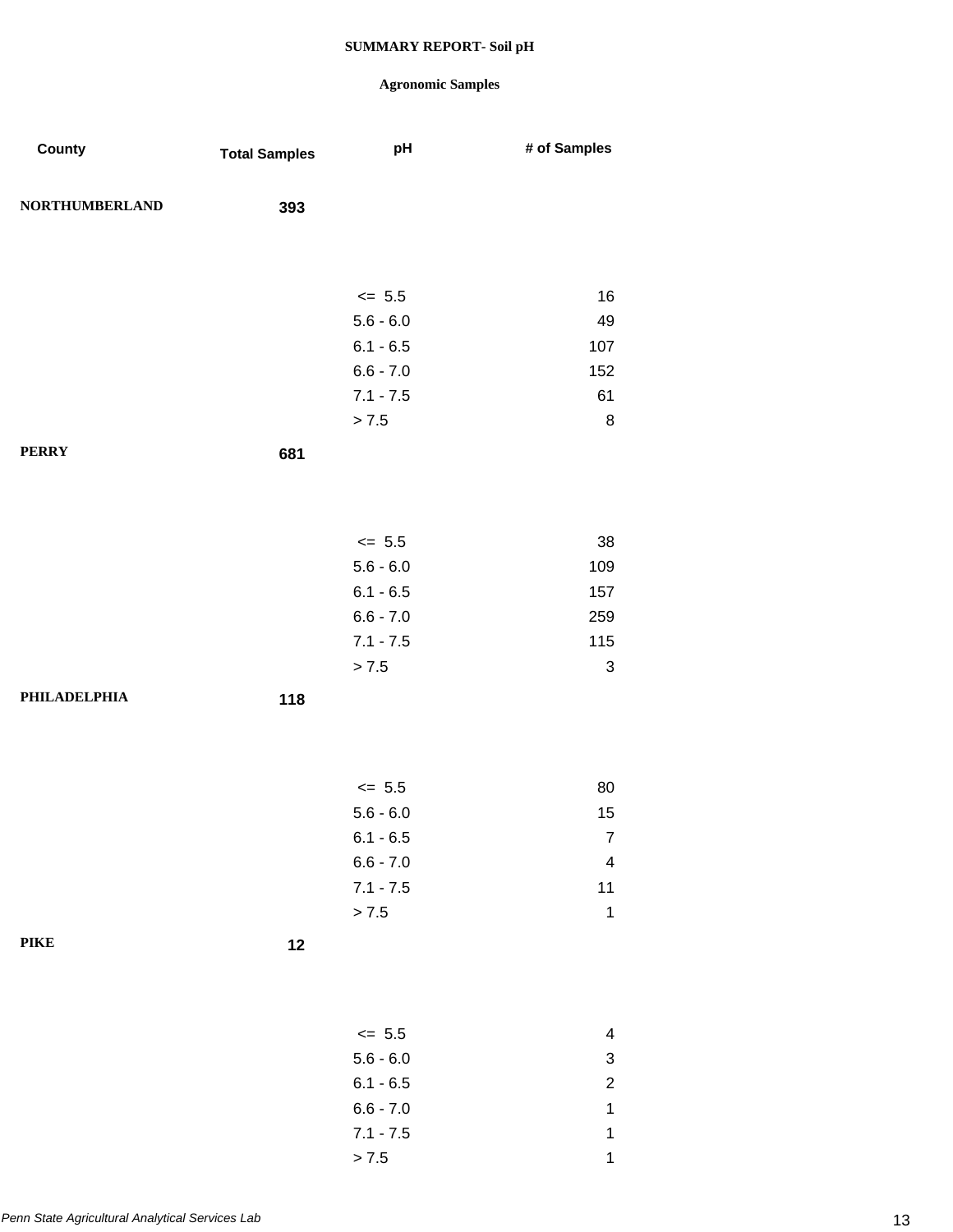| County            | <b>Total Samples</b> | pH          | # of Samples              |
|-------------------|----------------------|-------------|---------------------------|
| <b>POTTER</b>     | 143                  |             |                           |
|                   |                      |             |                           |
|                   |                      | $\leq$ 5.5  | 12                        |
|                   |                      | $5.6 - 6.0$ | 48                        |
|                   |                      | $6.1 - 6.5$ | 49                        |
|                   |                      | $6.6 - 7.0$ | 16                        |
|                   |                      | $7.1 - 7.5$ | 15                        |
|                   |                      | > 7.5       | $\ensuremath{\mathsf{3}}$ |
| <b>SCHUYLKILL</b> | 314                  |             |                           |
|                   |                      |             |                           |
|                   |                      | $\leq$ 5.5  | 28                        |
|                   |                      | $5.6 - 6.0$ | 59                        |
|                   |                      | $6.1 - 6.5$ | 49                        |
|                   |                      | $6.6 - 7.0$ | 114                       |
|                   |                      | $7.1 - 7.5$ | 55                        |
|                   |                      | > 7.5       | 9                         |
| <b>SNYDER</b>     | 305                  |             |                           |
|                   |                      |             |                           |
|                   |                      | $\leq$ 5.5  | $30\,$                    |
|                   |                      | $5.6 - 6.0$ | 57                        |
|                   |                      | $6.1 - 6.5$ | 75                        |
|                   |                      | $6.6 - 7.0$ | 86                        |
|                   |                      | $7.1 - 7.5$ | 53                        |
|                   |                      | > 7.5       | $\overline{\mathcal{A}}$  |
| <b>SOMERSET</b>   | 155                  |             |                           |
|                   |                      |             |                           |
|                   |                      | $\leq$ 5.5  | 11                        |
|                   |                      | $5.6 - 6.0$ | 34                        |
|                   |                      | $6.1 - 6.5$ | 48                        |
|                   |                      | $6.6 - 7.0$ | 48                        |
|                   |                      | $7.1 - 7.5$ | $10$                      |
|                   |                      | > 7.5       | 4                         |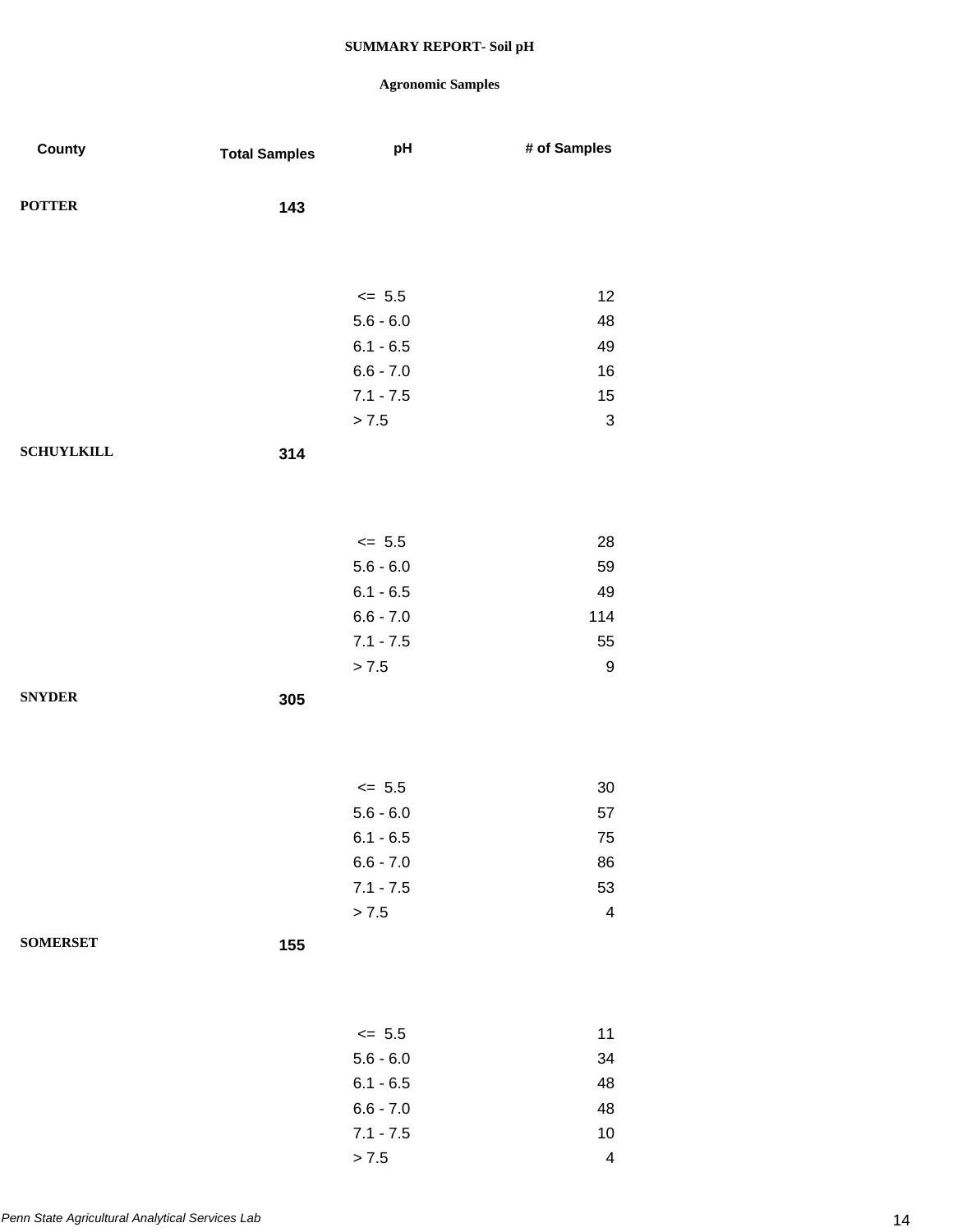| County             | <b>Total Samples</b> | pH                        | # of Samples                |
|--------------------|----------------------|---------------------------|-----------------------------|
|                    |                      |                           |                             |
| <b>SULLIVAN</b>    | 69                   |                           |                             |
|                    |                      |                           |                             |
|                    |                      |                           |                             |
|                    |                      | $\leq$ 5.5<br>$5.6 - 6.0$ | $\boldsymbol{7}$<br>$\bf 8$ |
|                    |                      | $6.1 - 6.5$               | 24                          |
|                    |                      | $6.6 - 7.0$               | 11                          |
|                    |                      | $7.1 - 7.5$               | $17\,$                      |
|                    |                      | > 7.5                     | $\overline{2}$              |
| <b>SUSQUEHANNA</b> | 357                  |                           |                             |
|                    |                      |                           |                             |
|                    |                      |                           |                             |
|                    |                      | $\leq$ 5.5                | 80                          |
|                    |                      | $5.6 - 6.0$               | 94                          |
|                    |                      | $6.1 - 6.5$               | 97                          |
|                    |                      | $6.6 - 7.0$               | 64                          |
|                    |                      | $7.1 - 7.5$               | 18                          |
|                    |                      | > 7.5                     | $\overline{\mathbf{4}}$     |
| <b>TIOGA</b>       | 442                  |                           |                             |
|                    |                      |                           |                             |
|                    |                      |                           |                             |
|                    |                      | $\leq$ 5.5                | 49                          |
|                    |                      | $5.6 - 6.0$               | 97                          |
|                    |                      | $6.1 - 6.5$               | 161                         |
|                    |                      | $6.6 - 7.0$               | 89                          |
|                    |                      | $7.1 - 7.5$               | 42                          |
|                    |                      | $> 7.5$                   | $\overline{\mathbf{4}}$     |
| <b>UNION</b>       | 272                  |                           |                             |
|                    |                      |                           |                             |
|                    |                      |                           |                             |
|                    |                      | $\leq$ 5.5                | $\,$ 5 $\,$                 |
|                    |                      | $5.6 - 6.0$               | 31                          |
|                    |                      | $6.1 - 6.5$               | 76                          |
|                    |                      | $6.6 - 7.0$               | 117                         |
|                    |                      | $7.1 - 7.5$               | 40                          |
|                    |                      | > 7.5                     | $\ensuremath{\mathsf{3}}$   |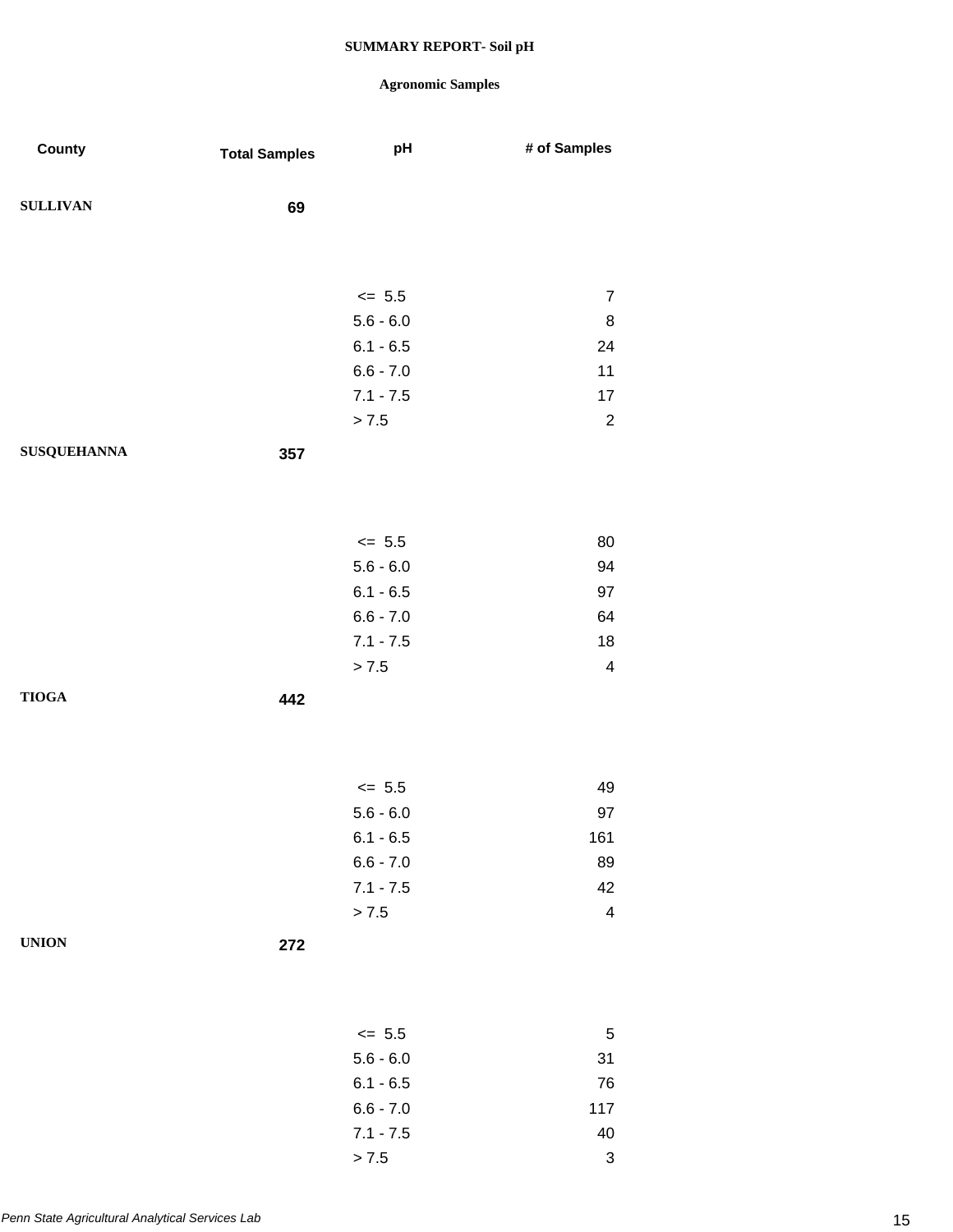| County            | <b>Total Samples</b> | pH          | # of Samples |
|-------------------|----------------------|-------------|--------------|
| <b>VENANGO</b>    | 54                   |             |              |
|                   |                      |             |              |
|                   |                      |             |              |
|                   |                      | $\leq$ 5.5  | $\,8\,$      |
|                   |                      | $5.6 - 6.0$ | 15           |
|                   |                      | $6.1 - 6.5$ | 18           |
|                   |                      | $6.6 - 7.0$ | $\bf 8$      |
|                   |                      | $7.1 - 7.5$ | 5            |
| <b>WARREN</b>     | 82                   |             |              |
|                   |                      |             |              |
|                   |                      |             |              |
|                   |                      | $\leq$ 5.5  | $10$         |
|                   |                      | $5.6 - 6.0$ | 24           |
|                   |                      | $6.1 - 6.5$ | 22           |
|                   |                      | $6.6 - 7.0$ | 18           |
|                   |                      | $7.1 - 7.5$ | $\,8\,$      |
| <b>WASHINGTON</b> | 538                  |             |              |
|                   |                      |             |              |
|                   |                      |             |              |
|                   |                      |             |              |
|                   |                      | $\le$ 5.5   | 153          |
|                   |                      | $5.6 - 6.0$ | 105          |
|                   |                      | $6.1 - 6.5$ | 124          |
|                   |                      | $6.6 - 7.0$ | 91           |
|                   |                      | $7.1 - 7.5$ | 49           |
|                   |                      | > 7.5       | $16\,$       |
| <b>WAYNE</b>      | 116                  |             |              |
|                   |                      |             |              |
|                   |                      |             |              |
|                   |                      | $\leq$ 5.5  | 23           |
|                   |                      | $5.6 - 6.0$ | 29           |
|                   |                      | $6.1 - 6.5$ | 38           |
|                   |                      | $6.6 - 7.0$ | 12           |
|                   |                      | $7.1 - 7.5$ | 13           |
|                   |                      | > 7.5       | $\mathbf 1$  |